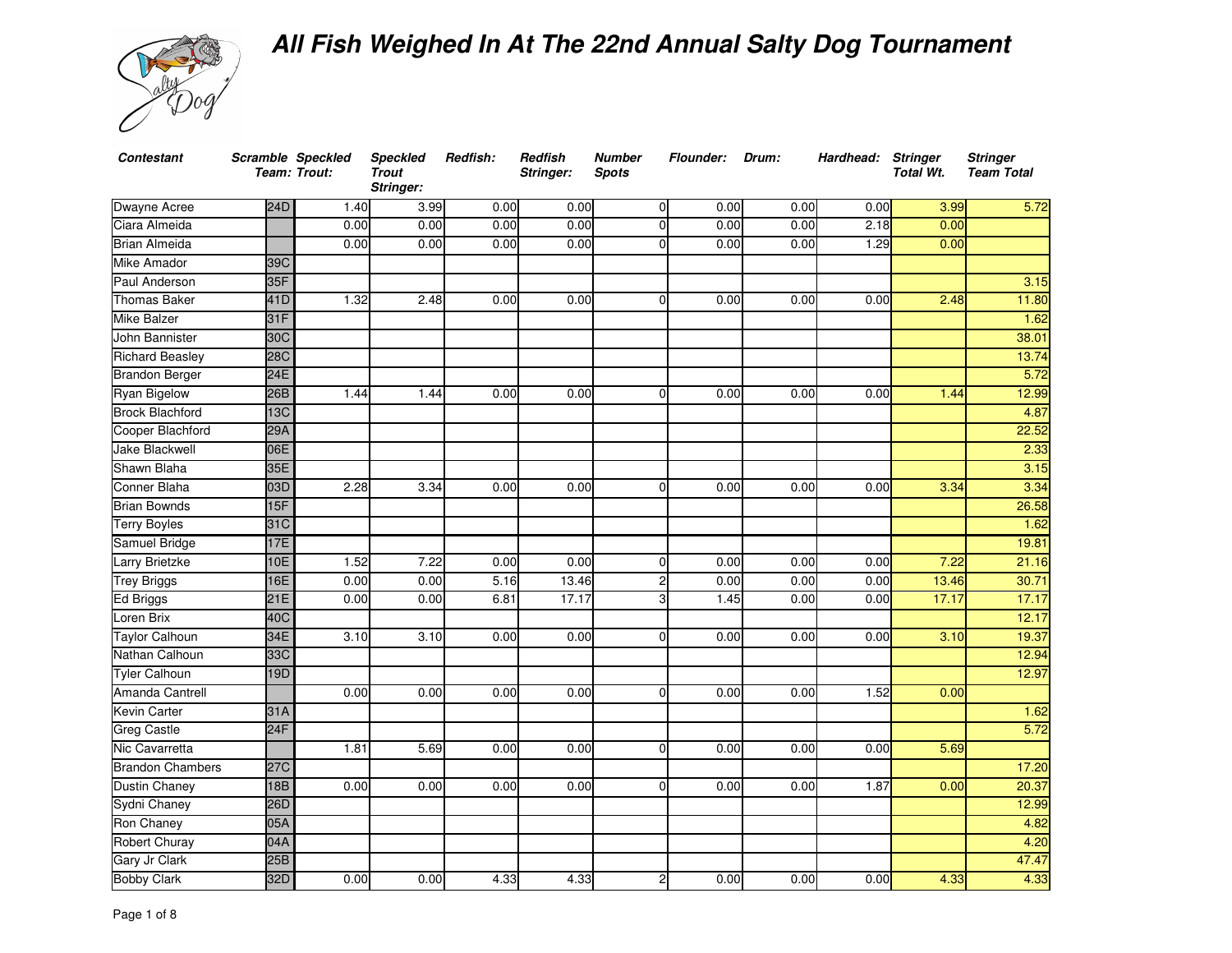

| <b>Contestant</b>      |     | Scramble Speckled<br>Team: Trout: | <b>Speckled</b><br><b>Trout</b><br><b>Stringer:</b> | Redfish: | Redfish<br>Stringer: | <b>Number</b><br><b>Spots</b> | <b>Flounder: Drum:</b> |      | Hardhead: Stringer | <b>Total Wt.</b> | <b>Stringer</b><br><b>Team Total</b> |
|------------------------|-----|-----------------------------------|-----------------------------------------------------|----------|----------------------|-------------------------------|------------------------|------|--------------------|------------------|--------------------------------------|
| <b>Gary Sr Clark</b>   | 03B |                                   |                                                     |          |                      |                               |                        |      |                    |                  | 3.34                                 |
| Zane Coates            | 12B |                                   |                                                     |          |                      |                               |                        |      |                    |                  | 1.49                                 |
| <b>Cody Collins</b>    | 18E | 0.98                              | 0.98                                                | 5.55     | 15.30                | 11                            | 0.00                   | 0.00 | 0.00               | 16.28            | 20.37                                |
| Jerry Copeland         | 18A |                                   |                                                     |          |                      |                               |                        |      |                    |                  | 20.37                                |
| Rebecca Cordell        | 11E |                                   |                                                     |          |                      |                               |                        |      |                    |                  | 16.30                                |
| <b>William Cordell</b> | 09F |                                   |                                                     |          |                      |                               |                        |      |                    |                  | 4.99                                 |
| Donovan Crisp          | 38F | 0.00                              | 0.00                                                | 4.97     | 4.97                 | $\overline{2}$                | 0.00                   | 0.00 | 0.00               | 4.97             | 11.36                                |
| <b>Matt Crisp</b>      | 22B |                                   |                                                     |          |                      |                               |                        |      |                    |                  | 5.07                                 |
| Scott Cryer            | 04D | 0.89                              | 0.89                                                | 0.00     | 0.00                 | $\Omega$                      | 0.00                   | 0.00 | 0.00               | 0.89             | 4.20                                 |
| Allen L Cryer          | 37E |                                   |                                                     |          |                      |                               |                        |      |                    |                  | 12.16                                |
| Allen W Cryer          | 14A | 1.14                              | 2.23                                                | 0.00     | 0.00                 | $\Omega$                      | 0.00                   | 0.00 | 0.00               | 2.23             | 16.22                                |
| <b>Mike Davis</b>      | 36A |                                   |                                                     |          |                      |                               |                        |      |                    |                  |                                      |
| <b>John Mike Davis</b> | 20B |                                   |                                                     |          |                      |                               |                        |      |                    |                  | 0.00                                 |
| <b>Bob Davis</b>       | 24B | 1.73                              | 1.73                                                | 0.00     | 0.00                 | $\overline{0}$                | 0.00                   | 0.00 | 0.00               | 1.73             | 5.72                                 |
| <b>Matthew Davis</b>   | 40D | 3.26                              | 7.96                                                | 0.00     | 0.00                 | $\mathbf{0}$                  | 0.00                   | 0.00 | 1.39               | 7.96             | 12.17                                |
| <b>Craig Davis</b>     | 07E | 1.44                              | 1.44                                                | 0.00     | 0.00                 | $\mathbf{0}$                  | 0.00                   | 0.00 | 0.00               | 1.44             | 1.44                                 |
| James Demoin           | 01F | 0.00                              | 0.00                                                | 0.00     | 0.00                 | $\overline{0}$                | 0.00                   | 0.00 | 1.54               | 0.00             | 18.15                                |
| <b>Terry Dennis</b>    | 32C |                                   |                                                     |          |                      |                               |                        |      |                    |                  | 4.33                                 |
| Mike Diamantini        | 02F |                                   |                                                     |          |                      |                               |                        |      |                    |                  | 15.60                                |
| Ken Diehl              | 04B |                                   |                                                     |          |                      |                               |                        |      |                    |                  | 4.20                                 |
| Mike Dishongh          | 20C |                                   |                                                     |          |                      |                               |                        |      |                    |                  | 0.00                                 |
| Lee Doehring           | 06D |                                   |                                                     |          |                      |                               |                        |      |                    |                  | 2.33                                 |
| <b>Charles Dolezel</b> | 19B | 2.09                              | 5.68                                                | 0.00     | 0.00                 | $\overline{0}$                | 0.00                   | 0.00 | 0.00               | 5.68             | 12.97                                |
| Anita Dolezel          | 15B | 1.75                              | 3.41                                                | 0.00     | 0.00                 | $\Omega$                      | 0.00                   | 0.00 | 0.00               | 3.41             | 26.58                                |
| Larry Dolgner          | 06F |                                   |                                                     |          |                      |                               |                        |      |                    |                  | 2.33                                 |
| Randy Donato           | 19A | 1.62                              | 7.29                                                | 0.00     | 0.00                 | 0l                            | 0.00                   | 0.00 | 0.00               | 7.29             | 12.97                                |
| <b>Patrick Doucet</b>  | 27B | 3.00                              | 8.37                                                | 0.00     | 0.00                 | $\Omega$                      | 0.00                   | 0.00 | 0.00               | 8.37             | 17.20                                |
| <b>Kenneth Dowell</b>  | 27F |                                   |                                                     |          |                      |                               |                        |      |                    |                  | 17.20                                |
| <b>Mike Duffy</b>      | 15C |                                   |                                                     |          |                      |                               |                        |      |                    |                  | 26.58                                |
| <b>Jaret Dumas</b>     | 16C |                                   |                                                     |          |                      |                               |                        |      |                    |                  | 30.71                                |
| Pam Dumas              | 30F |                                   |                                                     |          |                      |                               |                        |      |                    |                  | 38.01                                |
| <b>Edwin Dziuk</b>     | 32E |                                   |                                                     |          |                      |                               |                        |      |                    |                  | 4.33                                 |
| Ford Femal             | 22A | 0.00                              | 0.00                                                | 0.00     | 0.00                 | $\overline{0}$                | 0.00                   | 0.00 | 1.79               | 0.00             | 5.07                                 |
| <b>Cody Fisher</b>     | 23E | 2.27                              | 7.41                                                | 0.00     | 0.00                 | $\mathbf{0}$                  | 0.00                   | 0.00 | 0.00               | 7.41             | 7.41                                 |
| Ty Foeh                | 14B | 0.00                              | 0.00                                                | 0.00     | 0.00                 | 0                             | 0.00                   | 1.95 | 1.17               | 0.00             | 16.22                                |
| <b>Tim Foeh</b>        | 22D | 5.07                              | 5.07                                                | 0.00     | 0.00                 | $\Omega$                      | 0.00                   | 0.00 | 0.00               | 5.07             | 5.07                                 |
| Conley Foeh            | 39E |                                   |                                                     |          |                      |                               |                        |      |                    |                  |                                      |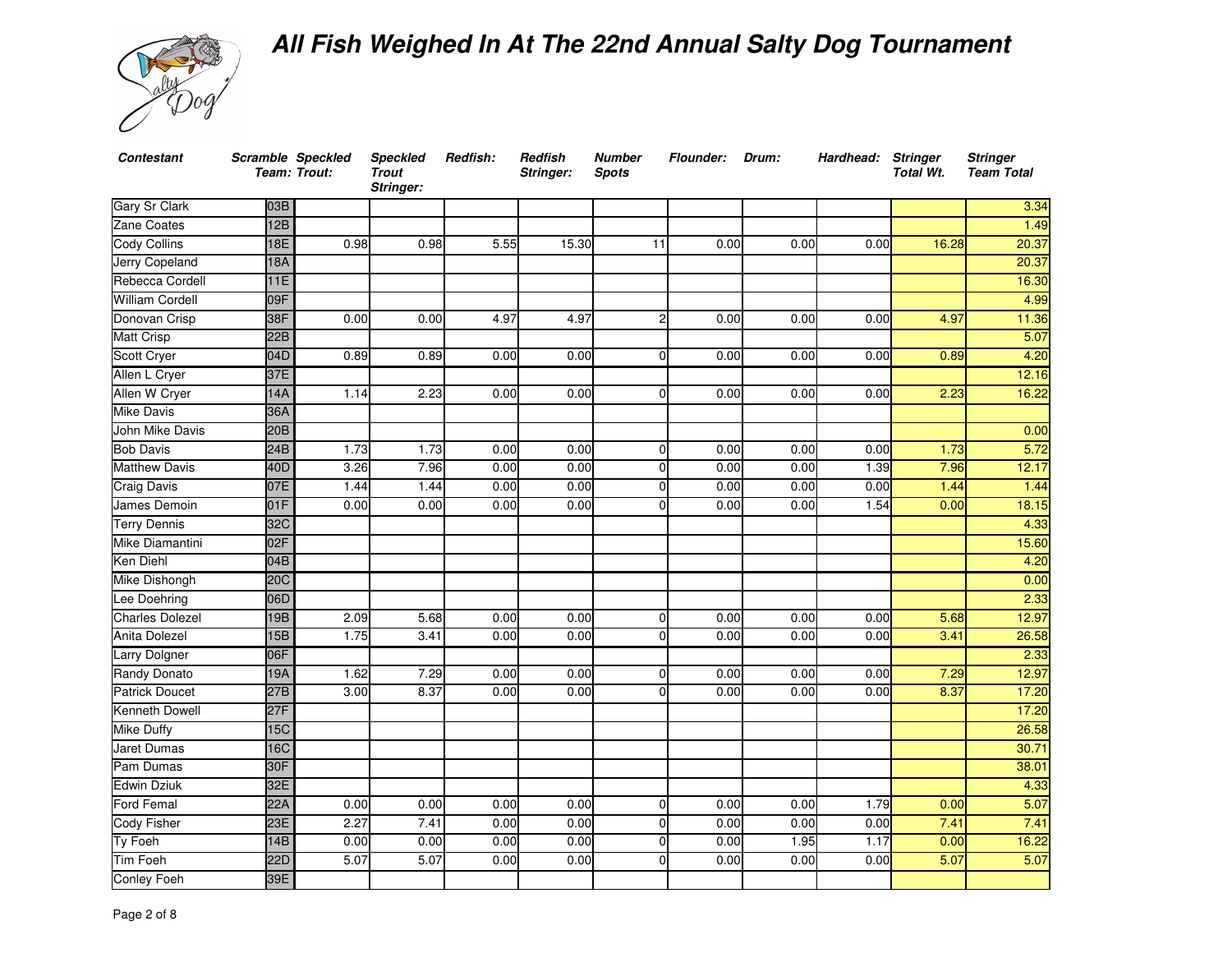

| <b>Contestant</b>      |            | Scramble Speckled<br>Team: Trout: | <b>Speckled</b><br><b>Trout</b><br>Stringer: | Redfish: | Redfish<br>Stringer: | <b>Number</b><br><b>Spots</b> | Flounder: Drum:  |      | Hardhead: Stringer | <b>Total Wt.</b> | <b>Stringer</b><br><b>Team Total</b> |
|------------------------|------------|-----------------------------------|----------------------------------------------|----------|----------------------|-------------------------------|------------------|------|--------------------|------------------|--------------------------------------|
| <b>Russell Foeh</b>    | 23A        |                                   |                                              |          |                      |                               |                  |      |                    |                  | 7.41                                 |
| Dale Freytag           | 16F        |                                   |                                              |          |                      |                               |                  |      |                    |                  | 30.71                                |
| <b>Tom Fuller</b>      | 03E        |                                   |                                              |          |                      |                               |                  |      |                    |                  | 3.34                                 |
| Hunter Fuller          | 41B        | 0.00                              | 0.00                                         | 0.00     | 0.00                 |                               | 0.00<br>$\Omega$ | 0.00 | 2.20               | 0.00             | 11.80                                |
| Marc Fumoso            | 39D        |                                   |                                              |          |                      |                               |                  |      |                    |                  |                                      |
| Edgar Garcia           | 36D        |                                   |                                              |          |                      |                               |                  |      |                    |                  |                                      |
| Rufus Garcia           | 27A        | 1.80                              | 1.80                                         | 0.00     | 0.00                 |                               | 0.00<br>$\Omega$ | 0.00 | 0.00               | 1.80             | 17.20                                |
| Luis Garcia            | 12F        |                                   |                                              |          |                      |                               |                  |      |                    |                  | $\frac{1.49}{0.49}$                  |
| Oscar Garcia           | 31B        |                                   |                                              |          |                      |                               |                  |      |                    |                  | 1.62                                 |
| Gilbert Garcia         |            |                                   |                                              |          |                      |                               |                  |      |                    |                  |                                      |
| <b>Forrest Garner</b>  | 03F        |                                   |                                              |          |                      |                               |                  |      |                    |                  | 3.34                                 |
| Ken Gawlik             | 33D        |                                   |                                              |          |                      |                               |                  |      |                    |                  | 12.94                                |
| <b>Wade Gawlik</b>     | 11C        |                                   |                                              |          |                      |                               |                  |      |                    |                  | 16.30                                |
| <b>Roy Goines</b>      | 12E        | 0.00                              | 0.00                                         | 0.00     | 0.00                 |                               | 0.00<br>$\Omega$ | 0.00 | 1.16               | 0.00             | 1.49                                 |
| Mark Gonzales          | 01A        | 1.01                              | 1.01                                         | 0.00     | 0.00                 |                               | 0.00<br>$\Omega$ | 0.00 | 2.05               | 1.01             | 18.15                                |
| Matt Gore              | 13B        |                                   |                                              |          |                      |                               |                  |      |                    |                  | 4.87                                 |
| <b>Ashley Grier</b>    | 29F        |                                   |                                              |          |                      |                               |                  |      |                    |                  | 22.52                                |
| Trevor Grier           | <b>14C</b> | 1.38                              | 2.46                                         | 0.00     | 0.00                 | $\Omega$                      | 0.00             | 0.00 | 1.23               | 2.46             | 16.22                                |
| <b>Toby Guenter</b>    | 22F        |                                   |                                              |          |                      |                               |                  |      |                    |                  | 5.07                                 |
| Rudy Guerrero          | 08C        |                                   |                                              |          |                      |                               |                  |      |                    |                  | 24.20                                |
| Jerimy Haase           | 10A        |                                   |                                              |          |                      |                               |                  |      |                    |                  | 21.16                                |
| Sandy Hack             | 39A        |                                   |                                              |          |                      |                               |                  |      |                    |                  |                                      |
| <b>Floyd Hack</b>      | 10C        |                                   |                                              |          |                      |                               |                  |      |                    |                  | 21.16                                |
| Milton Hardin          |            |                                   |                                              |          |                      |                               |                  |      |                    |                  |                                      |
| Jeff Hautanen          | 38C        |                                   |                                              |          |                      |                               |                  |      |                    |                  | 11.36                                |
| David Heldenbrand      | 08D        |                                   |                                              |          |                      |                               |                  |      |                    |                  | 24.20                                |
| <b>Eddie Hernandez</b> | 03A        |                                   |                                              |          |                      |                               |                  |      |                    |                  | 3.34                                 |
| Aldo Hernandez         | <b>17C</b> |                                   |                                              |          |                      |                               |                  |      |                    |                  | 19.81                                |
| Sonia Hernandez        | 41F        |                                   |                                              |          |                      |                               |                  |      |                    |                  | 11.80                                |
| Gaby Hernandez         | 09C        |                                   |                                              |          |                      |                               |                  |      |                    |                  | 4.99                                 |
| <b>Grant Hodges</b>    | 09D        | 0.00                              | 0.00                                         | 4.99     | 4.99                 | $\Omega$                      | 0.00             | 0.00 | 0.00               | 4.99             | 4.99                                 |
| <b>Hank Hooker</b>     | 14E        |                                   |                                              |          |                      |                               |                  |      |                    |                  | 16.22                                |
| Kenneth Hosek          | 30A        | 7.20                              | 19.52                                        | 2.83     | 2.83                 |                               | 0.00<br>2        | 0.00 | 0.00               | 22.35            | 38.01                                |
| Kenneth Hudson         | 33B        |                                   |                                              |          |                      |                               |                  |      |                    |                  | 12.94                                |
| Richard Greg Hudson    | 29E        |                                   |                                              |          |                      |                               |                  |      |                    |                  | 22.52                                |
| Adam Hutchison         | 38A        |                                   |                                              |          |                      |                               |                  |      |                    |                  | 11.36                                |
| Paul Huttenhoff        | 34F        |                                   |                                              |          |                      |                               |                  |      |                    |                  | 19.37                                |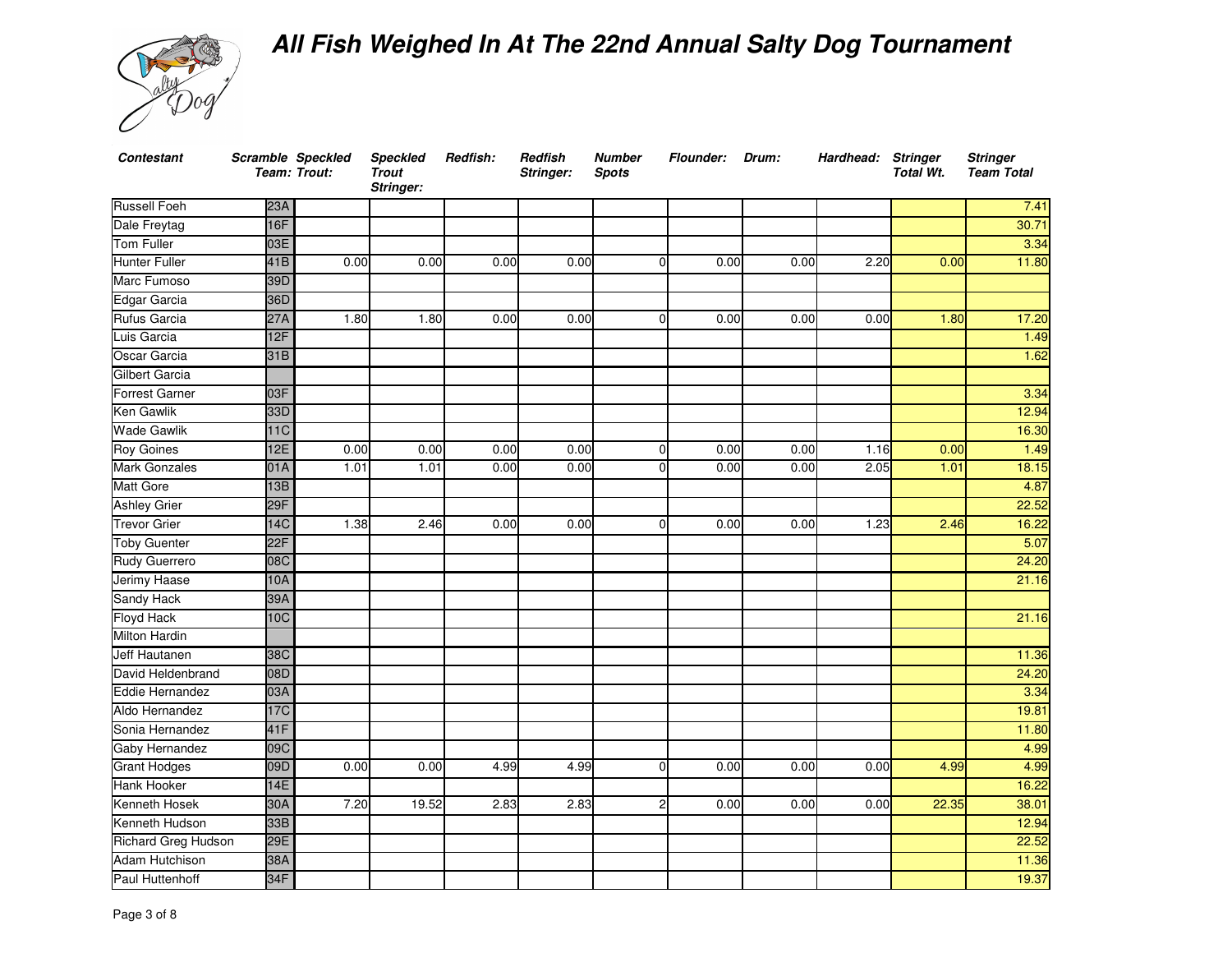

| <b>Contestant</b>     | Scramble Speckled | Team: Trout: | <b>Speckled</b><br><b>Trout</b><br>Stringer: | Redfish: | Redfish<br>Stringer: | <b>Number</b><br><b>Spots</b> | <b>Flounder:</b>     | Drum: | Hardhead: Stringer | <b>Total Wt.</b> | <b>Stringer</b><br><b>Team Total</b> |
|-----------------------|-------------------|--------------|----------------------------------------------|----------|----------------------|-------------------------------|----------------------|-------|--------------------|------------------|--------------------------------------|
| Jeremy Janda          | 41C               |              |                                              |          |                      |                               |                      |       |                    |                  | 11.80                                |
| Lucas Janda           | 35D               |              |                                              |          |                      |                               |                      |       |                    |                  | 3.15                                 |
| Gary Janda            | 29B               | 1.35         | 2.35                                         | 0.00     | 0.00                 |                               | 0.00<br>$\Omega$     | 0.00  | 0.00               | 2.35             | 22.52                                |
| Mykal Jankowiak       | 01C               |              |                                              |          |                      |                               |                      |       |                    |                  | 18.15                                |
| Wendy Jenschke        | 41E               | 2.26         | 9.32                                         | 0.00     | 0.00                 | $\Omega$                      | 0.00                 | 0.00  | 1.59               | 9.32             | 11.80                                |
| Ken Jersey            | 27D               |              |                                              |          |                      |                               |                      |       |                    |                  | 17.20                                |
| Jeff Jessop           | 37B               | 2.36         | 4.14                                         | 4.20     | 8.02                 |                               | 0.00<br>3            | 0.00  | 0.00               | 12.16            | 12.16                                |
| Melissa Jessop        | 29C               | 3.71         | 7.22                                         | 6.36     | 12.95                | $\Omega$                      | 0.00                 | 0.00  | 0.00               | 20.17            | 22.52                                |
| Jarrod Jessop         | 40A               | 2.46         | 4.21                                         | 0.00     | 0.00                 | $\Omega$                      | 0.00                 | 0.00  | 0.00               | 4.21             | 12.17                                |
| Mallory Jessop        | 14F               | 1.75         | 4.27                                         | 7.26     | 7.26                 |                               | 0.00                 | 0.00  | 0.00               | 11.53            | 16.22                                |
| Jay Johnston          | 11F               | 1.74         | 3.58                                         | 0.00     | 0.00                 |                               | 0.00<br>$\Omega$     | 0.00  | 0.00               | 3.58             | 16.30                                |
| Chris Jones           | 16B               | 2.34         | 6.48                                         | 3.62     | 3.62                 |                               | 0.00<br>6            | 0.00  | 0.00               | 10.10            | 30.71                                |
| Nolan Jordon          | 35A               |              |                                              |          |                      |                               |                      |       |                    |                  | 3.15                                 |
| <b>Randy Kerner</b>   | 08E               | 0.00         | 0.00                                         | 3.16     | 3.16                 |                               | 0.00                 | 0.00  | 1.73               | 3.16             | 24.20                                |
| Carly Knapp           |                   |              |                                              |          |                      |                               |                      |       |                    |                  |                                      |
| <b>Bodie Knapp</b>    |                   |              |                                              |          |                      |                               |                      |       |                    |                  |                                      |
| Cynthia Koenig        | 02D               |              |                                              |          |                      |                               |                      |       |                    |                  | 15.60                                |
| <b>Clayton Krebs</b>  | 05C               | 1.15         | 1.15                                         | 0.00     | 0.00                 | $\Omega$                      | 0.00                 | 0.00  | 0.00               | 1.15             | 4.82                                 |
| <b>Bradley Kreg</b>   | 22E               |              |                                              |          |                      |                               |                      |       |                    |                  | 5.07                                 |
| Meagan Kroesche       | 17F               |              |                                              |          |                      |                               |                      |       |                    |                  | 19.81                                |
| Traci Kroesche        | 29D               |              |                                              |          |                      |                               |                      |       |                    |                  | 22.52                                |
| <b>Rusty Kroesche</b> | 21F               | 0.00         | 0.00                                         | 0.00     | 0.00                 |                               | 2.47<br>$\Omega$     | 0.00  | 0.00               | 0.00             | 17.17                                |
| Dusty Kroesche        | 19F               | 0.00         | 0.00                                         | 0.00     | 0.00                 |                               | 2.96<br>$\Omega$     | 0.00  | 0.00               | 0.00             | 12.97                                |
| Julie Kveton          | 01E               |              |                                              |          |                      |                               |                      |       |                    |                  | 18.15                                |
| Andrew Landry         | 25C               | 1.39         | 1.39                                         | 8.19     | 8.19                 |                               | 0.00<br>$\mathbf{0}$ | 0.00  | 0.22               | 9.58             | 47.47                                |
| Jordan Leal           | 05B               |              |                                              |          |                      |                               |                      |       |                    |                  | 4.82                                 |
| <b>Tristan Lee</b>    | 01D               |              |                                              |          |                      |                               |                      |       |                    |                  | 18.15                                |
| Denton Leopold        | 15D               | 2.76         | 9.88                                         | 0.00     | 0.00                 | $\Omega$                      | 0.00                 | 0.00  | 0.00               | 9.88             | 26.58                                |
| <b>Benny Lewis</b>    | 37A               |              |                                              |          |                      |                               |                      |       |                    |                  | 12.16                                |
| Logan Lobue           | 09B               |              |                                              |          |                      |                               |                      |       |                    |                  | 4.99                                 |
| <b>Floyd Lucas</b>    | 38B               | 1.26         | 3.58                                         | 0.00     | 0.00                 | $\Omega$                      | 0.00                 | 0.00  | 0.00               | 3.58             | 11.36                                |
| Bryan Lynn            | 21D               |              |                                              |          |                      |                               |                      |       |                    |                  | 17.17                                |
| Allen Macha           | 25D               | 4.32         | 5.51                                         | 0.00     | 0.00                 |                               | 0.00<br>$\Omega$     | 0.00  | 0.00               | 5.51             | 47.47                                |
| <b>Derek Maresh</b>   | 02A               | 0.00         | 0.00                                         | 4.15     | 8.17                 |                               | 0.00<br>$\mathbf{0}$ | 0.00  | 0.00               | 8.17             | 15.60                                |
| <b>Blake Maresh</b>   | 05F               | 0.00         | 0.00                                         | 0.00     | 0.00                 | $\Omega$                      | 0.00                 | 0.00  | 2.13               | 0.00             | 4.82                                 |
| <b>Grant Maresh</b>   | 14D               |              |                                              |          |                      |                               |                      |       |                    |                  | 16.22                                |
| <b>Todd Marti</b>     | 02C               |              |                                              |          |                      |                               |                      |       |                    |                  | 15.60                                |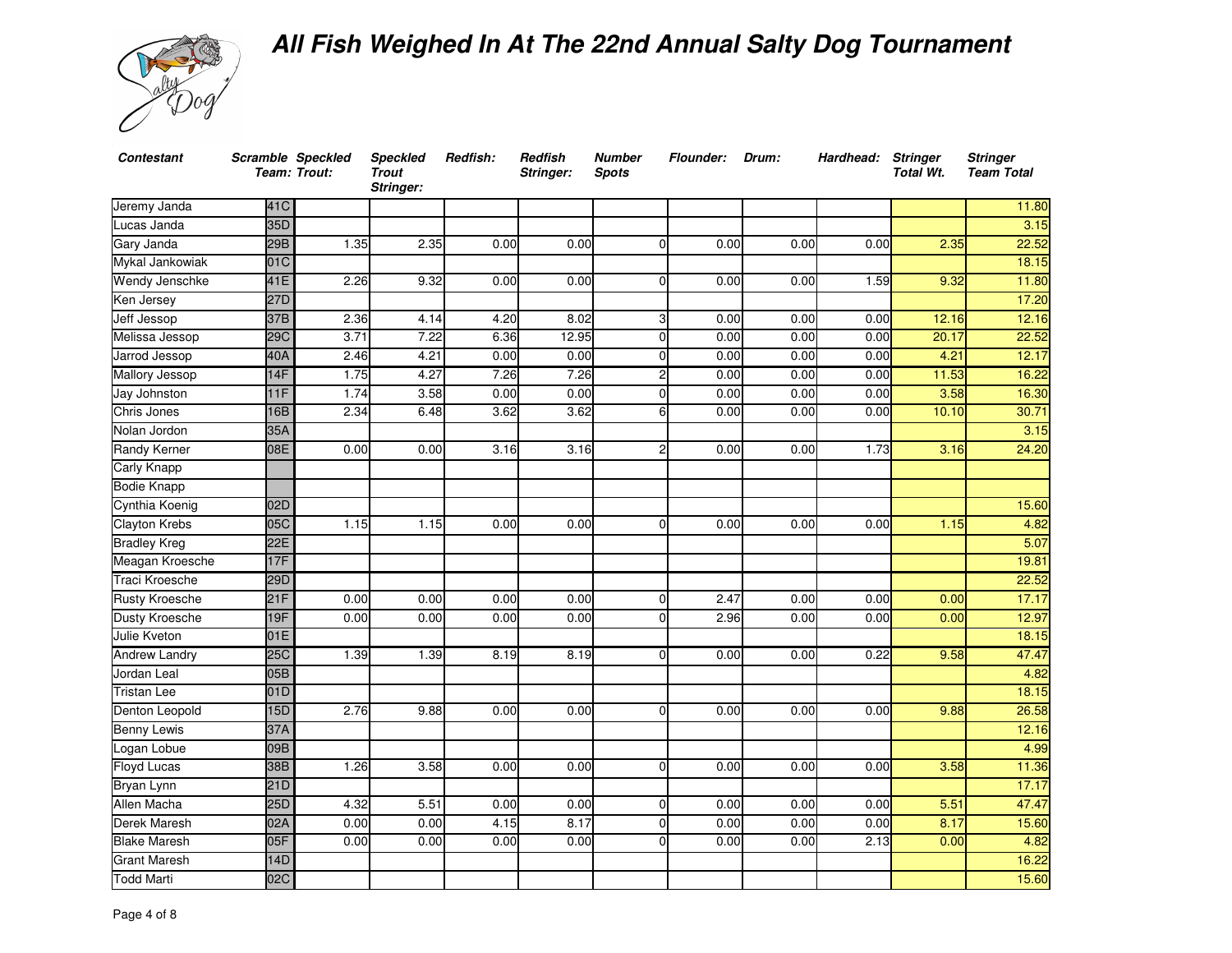

| <b>Contestant</b>      |            | Scramble Speckled<br>Team: Trout: | <b>Speckled</b><br><b>Trout</b><br>Stringer: | Redfish: | Redfish<br><b>Stringer:</b> | <b>Number</b><br><b>Spots</b> | <b>Flounder:</b>       | Drum: | Hardhead: Stringer | <b>Total Wt.</b> | <b>Stringer</b><br><b>Team Total</b> |
|------------------------|------------|-----------------------------------|----------------------------------------------|----------|-----------------------------|-------------------------------|------------------------|-------|--------------------|------------------|--------------------------------------|
| John Martin            | 21C        | 0.00                              | 0.00                                         | 0.00     | 0.00                        |                               | 0.00<br>0l             | 0.00  | 1.41               | 0.00             | 17.17                                |
| <b>Tony Martinez</b>   |            |                                   |                                              |          |                             |                               |                        |       |                    |                  |                                      |
| Justin McComb          | 23D        |                                   |                                              |          |                             |                               |                        |       |                    |                  | 7.41                                 |
| Scott McCracken        | 37F        |                                   |                                              |          |                             |                               |                        |       |                    |                  | 12.16                                |
| George McGrand         | 10B        | 2.84                              | 7.08                                         | 0.00     | 0.00                        |                               | 1.92<br>$\Omega$       | 0.00  | 0.73               | 7.08             | 21.16                                |
| Kenny Meador           | 26E        |                                   |                                              |          |                             |                               |                        |       |                    |                  | 12.99                                |
| <b>Clint Meador</b>    | 32B        |                                   |                                              |          |                             |                               |                        |       |                    |                  | 4.33                                 |
| <b>Kevin Meals</b>     | 28A        | 1.29                              | 2.45                                         | 4.99     | 4.99                        |                               | $\overline{c}$<br>0.00 | 0.00  | 0.00               | 7.44             | 13.74                                |
| Beverly Melchisedech   | <b>23C</b> |                                   |                                              |          |                             |                               |                        |       |                    |                  | 7.41                                 |
| <b>Kristy Meyer</b>    | 13D        |                                   |                                              |          |                             |                               |                        |       |                    |                  | 4.87                                 |
| <b>Matt Meyer</b>      | 24C        |                                   |                                              |          |                             |                               |                        |       |                    |                  | 5.72                                 |
| Craig Middleton        | 34D        |                                   |                                              |          |                             |                               |                        |       |                    |                  | 19.37                                |
| <b>Gaby Montemayor</b> | 06B        |                                   |                                              |          |                             |                               |                        |       |                    |                  | 2.33                                 |
| Chad Morgan            | 37C        |                                   |                                              |          |                             |                               |                        |       |                    |                  | 12.16                                |
| awson Morgan           | 19E        |                                   |                                              |          |                             |                               |                        |       |                    |                  | 12.97                                |
| Hunter Morgan          | 18F        |                                   |                                              |          |                             |                               |                        |       |                    |                  | 20.37                                |
| Jayce Morgan           | 07B        |                                   |                                              |          |                             |                               |                        |       |                    |                  | 1.44                                 |
| <b>Brady Morgan</b>    | 36C        |                                   |                                              |          |                             |                               |                        |       |                    |                  |                                      |
| Ronnie Morgan          | 08B        |                                   |                                              |          |                             |                               |                        |       |                    |                  | 24.20                                |
| Hoga Morgan            | 23B        |                                   |                                              |          |                             |                               |                        |       |                    |                  | 7.41                                 |
| Martin Narendorf       | 21A        |                                   |                                              |          |                             |                               |                        |       |                    |                  | 17.17                                |
| <b>Steve Narendorf</b> | 09E        |                                   |                                              |          |                             |                               |                        |       |                    |                  | 4.99                                 |
| Marilyn Nelson         | 37D        |                                   |                                              |          |                             |                               |                        |       |                    |                  | 12.16                                |
| <b>Mel Nevarez</b>     | 06A        |                                   |                                              |          |                             |                               |                        |       |                    |                  | 2.33                                 |
| <b>Tim Nugent</b>      | 13E        |                                   |                                              |          |                             |                               |                        |       |                    |                  | 4.87                                 |
| Clay Nyberg            | 33F        | 1.98                              | 8.41                                         | 0.00     | 0.00                        |                               | 0.00<br>0              | 0.00  | 0.00               | 8.41             | 12.94                                |
| Michael Nyberg         | 38D        | 0.00                              | 0.00                                         | 0.00     | 0.00                        |                               | 2.42<br>$\Omega$       | 0.00  | 0.00               | 0.00             | 11.36                                |
| Cory Painter           | 33A        |                                   |                                              |          |                             |                               |                        |       |                    |                  | 12.94                                |
| Franklin Patterson     | 39F        |                                   |                                              |          |                             |                               |                        |       |                    |                  |                                      |
| <b>John Patterson</b>  | 11A        |                                   |                                              |          |                             |                               |                        |       |                    |                  | 16.30                                |
| Francisco Pena         | 07F        |                                   |                                              |          |                             |                               |                        |       |                    |                  | 1.44                                 |
| Dwayne Pippen          | 35C        | 1.02                              | 1.02                                         | 0.00     | 0.00                        |                               | 0.00<br>$\overline{0}$ | 0.00  | 0.00               | 1.02             | 3.15                                 |
| Carolyn Pippen         | 31D        | 0.00                              | 0.00                                         | 0.00     | 0.00                        |                               | 0.00<br>$\overline{0}$ | 0.00  | 1.31               | 0.00             | 1.62                                 |
| <b>Joe Ramirez</b>     | 12A        |                                   |                                              |          |                             |                               |                        |       |                    |                  | 1.49                                 |
| <b>Roel Ramirez</b>    | 26C        | 1.92                              | 7.41                                         | 0.00     | 0.00                        |                               | 0.00<br>$\overline{0}$ | 0.00  | 0.00               | 7.41             | 12.99                                |
| Santi Recio            |            |                                   |                                              |          |                             |                               |                        |       |                    |                  |                                      |
| <b>Travis Rector</b>   | 34C        | 0.00                              | 0.00                                         | 2.42     | 2.42                        |                               | 0.00<br>2              | 0.00  | 1.42               | 2.42             | 19.37                                |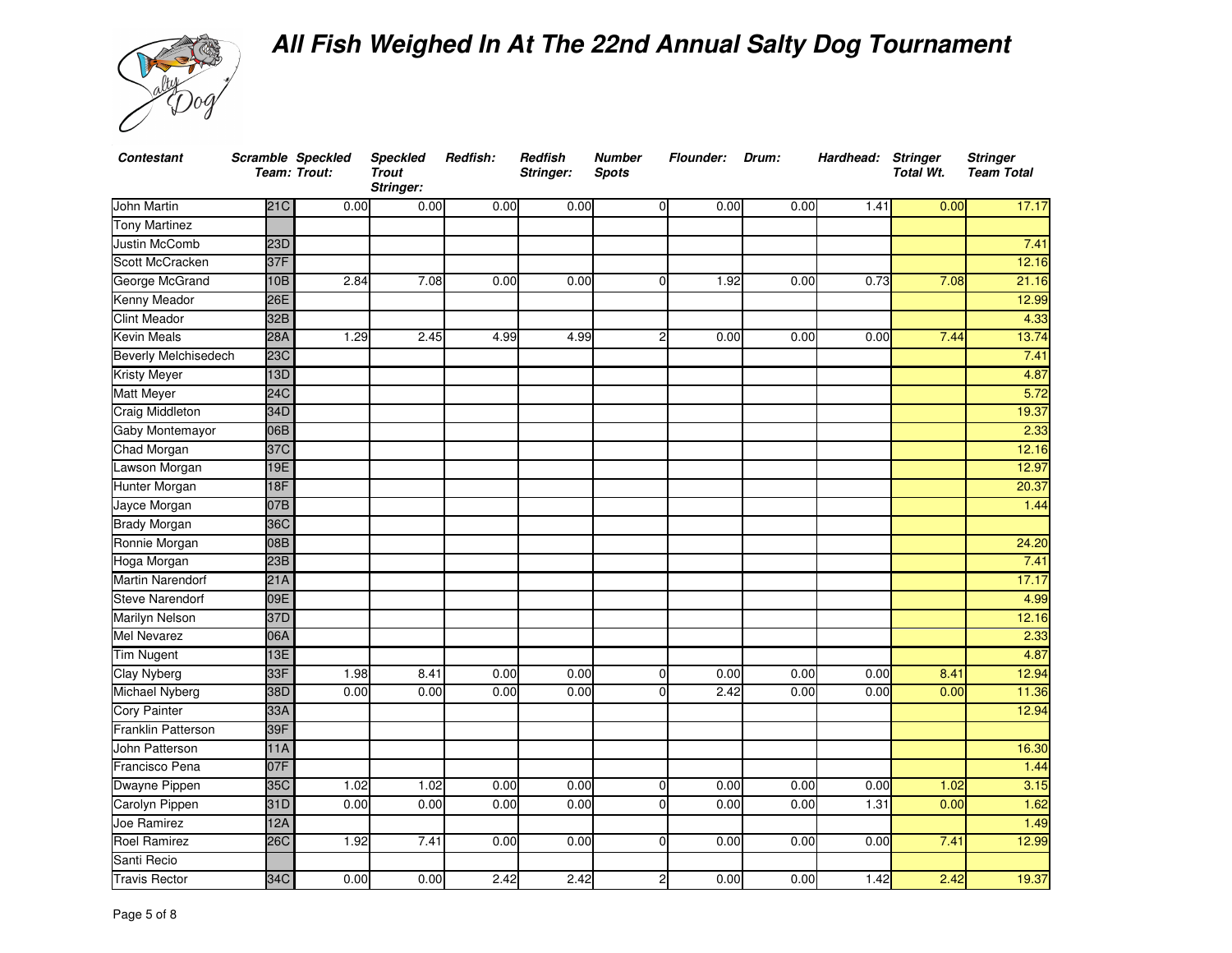

| <b>Contestant</b>        |                 | Scramble Speckled<br>Team: Trout: | <b>Speckled</b><br><b>Trout</b><br>Stringer: | Redfish: | Redfish<br>Stringer: | <b>Number</b><br><b>Spots</b> | <b>Flounder:</b> | Drum: | Hardhead: Stringer | <b>Total Wt.</b> | <b>Stringer</b><br><b>Team Total</b> |
|--------------------------|-----------------|-----------------------------------|----------------------------------------------|----------|----------------------|-------------------------------|------------------|-------|--------------------|------------------|--------------------------------------|
| John Rector              | 30D             | 1.67                              | 1.67                                         | 0.00     | 0.00                 |                               | 0.00<br>$\Omega$ | 0.00  | 0.00               | 1.67             | 38.01                                |
| Tim Redden               | 11B             | 1.27                              | 5.94                                         | 6.78     | 6.78                 |                               | 0.00<br>2        | 0.00  | 0.00               | 12.72            | 16.30                                |
| <b>Tyler Reich</b>       | 13A             | 2.38                              | 4.87                                         | 0.00     | 0.00                 |                               | $\Omega$<br>0.00 | 0.00  | 0.00               | 4.87             | 4.87                                 |
| Ty Reich                 | 28D             |                                   |                                              |          |                      |                               |                  |       |                    |                  | 13.74                                |
| Dennis Repka             | 15A             | 0.00                              | 0.00                                         | 4.06     | 4.06                 |                               | 0.00<br>$\Omega$ | 0.00  | 2.06               | 4.06             | 26.58                                |
| Janet Rizzo              | 04E             | 3.31                              | 3.31                                         | 0.00     | 0.00                 |                               | 0.00<br>$\Omega$ | 0.00  | 0.00               | 3.31             | 4.20                                 |
| Joe Rizzo                | 01B             | 1.24                              | 1.24                                         | 8.07     | 15.90                |                               | 0.00             | 0.00  | 0.00               | 17.14            | 18.15                                |
| Kenny Roach              | 21B             |                                   |                                              |          |                      |                               |                  |       |                    |                  | 17.17                                |
| Daniel Rodriguez         |                 |                                   |                                              |          |                      |                               |                  |       |                    |                  |                                      |
| Estevan Rodriguez        | 36F             |                                   |                                              |          |                      |                               |                  |       |                    |                  |                                      |
| <b>Randall Sanders</b>   | 28F             |                                   |                                              |          |                      |                               |                  |       |                    |                  | 13.74                                |
| Sammi Sanders            | 20A             |                                   |                                              |          |                      |                               |                  |       |                    |                  | 0.00                                 |
| <b>Taylor Sass</b>       | 04F             |                                   |                                              |          |                      |                               |                  |       |                    |                  | 4.20                                 |
| <b>Walt Sass</b>         | 30 <sub>B</sub> |                                   |                                              |          |                      |                               |                  |       |                    |                  | 38.01                                |
| Ramsey Sass              |                 | 0.00                              | 0.00                                         | 0.00     | 0.00                 |                               | 0.00<br>$\Omega$ | 0.00  | 0.78               | 0.00             |                                      |
| <b>Clay Schmeltekopf</b> | 09A             | 0.00                              | 0.00                                         | 0.00     | 0.00                 |                               | 0.00<br>$\Omega$ | 0.00  | 2.26               | 0.00             | 4.99                                 |
| Randy Schmeltekopf       | 10F             | 0.00                              | 0.00                                         | 6.86     | 6.86                 |                               | 0.00<br>3        | 0.00  | 0.00               | 6.86             | 21.16                                |
| Keith Schmidt            |                 |                                   |                                              |          |                      |                               |                  |       |                    |                  |                                      |
| Erich Schneider          | 12D             | 1.49                              | 1.49                                         | 0.00     | 0.00                 |                               | 0.00<br>$\Omega$ | 0.00  | 0.00               | 1.49             | $\frac{1.49}{0.49}$                  |
| <b>Bill Schovajsa</b>    | 34B             |                                   |                                              |          |                      |                               |                  |       |                    |                  | 19.37                                |
| Ben Schovajsa            | 07A             |                                   |                                              |          |                      |                               |                  |       |                    |                  | 1.44                                 |
| Melanie Schulin          | 36E             |                                   |                                              |          |                      |                               |                  |       |                    |                  |                                      |
| <b>Casey Schulin</b>     | 05D             | 0.00                              | 0.00                                         | 3.67     | 3.67                 |                               | 0.00             | 0.00  | 0.00               | 3.67             | 4.82                                 |
| Hugh Schwbert            | 34A             | 4.04                              | 9.11                                         | 4.74     | 4.74                 |                               | 0.00<br>$\Omega$ | 0.00  | 0.00               | 13.85            | 19.37                                |
| John Seale               | 40B             |                                   |                                              |          |                      |                               |                  |       |                    |                  | 12.17                                |
| Vinson Sealy             | <b>18C</b>      | 1.56                              | 4.09                                         | 0.00     | 0.00                 |                               | 0.00<br>$\Omega$ | 0.00  | 0.00               | 4.09             | 20.37                                |
| <b>Lynette Sealy</b>     | 40E             |                                   |                                              |          |                      |                               |                  |       |                    |                  | 12.17                                |
| Kenny Sexton             | 33E             | 2.04                              | 4.53                                         | 0.00     | 0.00                 |                               | 0.00<br>$\Omega$ | 0.00  | 0.00               | 4.53             | 12.94                                |
| <b>Russell Shelton</b>   | 20E             |                                   |                                              |          |                      |                               |                  |       |                    |                  | 0.00                                 |
| <b>Richard Silvas</b>    | 16D             |                                   |                                              |          |                      |                               |                  |       |                    |                  | 30.71                                |
| <b>Ricardo Silvas</b>    | 23F             |                                   |                                              |          |                      |                               |                  |       |                    |                  | 7.41                                 |
| <b>Miguel Silvas</b>     | 17B             | 1.71                              | 4.36                                         | 0.00     | 0.00                 |                               | 0.00<br>$\Omega$ | 0.00  | 0.00               | 4.36             | 19.81                                |
| John Smith               | 36B             |                                   |                                              |          |                      |                               |                  |       |                    |                  |                                      |
| <b>Matt Smith</b>        | 20F             |                                   |                                              |          |                      |                               |                  |       |                    |                  | 0.00                                 |
| Alicia Smith             | 07C             |                                   |                                              |          |                      |                               |                  |       |                    |                  | 1.44                                 |
| <b>Tres Smith</b>        |                 | 0.00                              | 0.00                                         | 0.00     | 0.00                 |                               | 2.00<br>$\Omega$ | 0.00  | 0.00               | 0.00             |                                      |
| <b>Chris Smith</b>       | 12C             |                                   |                                              |          |                      |                               |                  |       |                    |                  | 1.49                                 |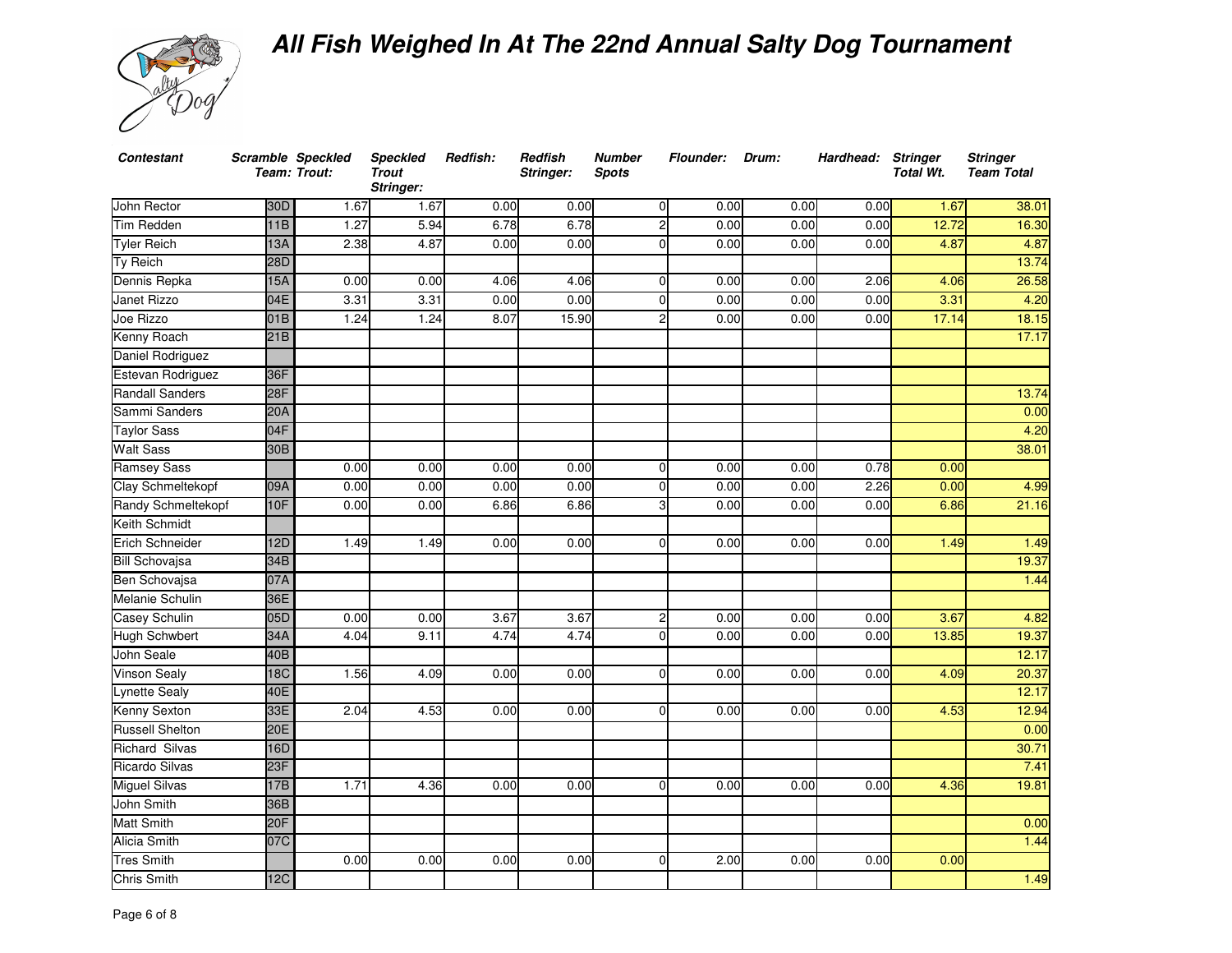

| <b>Contestant</b>        |            | Scramble Speckled<br>Team: Trout: | <b>Speckled</b><br><b>Trout</b><br>Stringer: | Redfish: | Redfish<br>Stringer: | <b>Number</b><br><b>Spots</b> | <b>Flounder:</b>     | Drum: | Hardhead: Stringer | <b>Total Wt.</b> | <b>Stringer</b><br><b>Team Total</b> |
|--------------------------|------------|-----------------------------------|----------------------------------------------|----------|----------------------|-------------------------------|----------------------|-------|--------------------|------------------|--------------------------------------|
| <b>Chris Starr</b>       | 02E        | 1.24                              | 5.98                                         | 0.00     | 0.00                 |                               | 0.00<br>$\Omega$     | 0.00  | 0.52               | 5.98             | 15.60                                |
| <b>Clarence Stephens</b> | 19C        |                                   |                                              |          |                      |                               |                      |       |                    |                  | 12.97                                |
| Kellie Stephens          | 40F        |                                   |                                              |          |                      |                               |                      |       |                    |                  | 12.17                                |
| John Stephinsky          | 25E        | 2.77                              | 9.05                                         | 4.38     | 7.85                 |                               | 0.00                 | 0.00  | 0.00               | 16.90            | 47.47                                |
| <b>Aaron Stock</b>       | 11D        | 0.00                              | 0.00                                         | 0.00     | 0.00                 |                               | 2.16<br>$\Omega$     | 0.00  | 0.00               | 0.00             | 16.30                                |
| Jacob Supak              | 06C        | 2.33                              | 2.33                                         | 0.00     | 0.00                 |                               | 0.00<br>$\mathbf{0}$ | 0.00  | 0.00               | 2.33             | 2.33                                 |
| Sarah Supak              | 17D        | 0.00                              | 0.00                                         | 0.00     | 0.00                 |                               | 0.00<br>$\Omega$     | 0.00  | 0.40               | 0.00             | 19.81                                |
| Linda Supak              | 26A        |                                   |                                              |          |                      |                               |                      |       |                    |                  | 12.99                                |
| Jeremy Supak             | 04C        | 0.00                              | 0.00                                         | 0.00     | 0.00                 | $\Omega$                      | 0.00                 | 0.00  | 0.47               | 0.00             | 4.20                                 |
| <b>Terry Supak</b>       | 18D        |                                   |                                              |          |                      |                               |                      |       |                    |                  | 20.37                                |
| Zakary Sury              | 20D        | 0.00                              | 0.00                                         | 0.00     | 0.00                 | $\Omega$                      | 0.00                 | 0.00  | 1.74               | 0.00             | 0.00                                 |
| Gene Sury                | 27E        | 3.47                              | 7.03                                         | 0.00     | 0.00                 |                               | 0.00<br>$\Omega$     | 0.00  | 0.00               | 7.03             | 17.20                                |
| <b>Thomas Sury</b>       | 28B        | 1.14                              | 2.16                                         | 0.00     | 0.00                 |                               | 0.00<br>$\Omega$     | 0.00  | 0.00               | 2.16             | 13.74                                |
| <b>Ben Svetlik</b>       | 02B        | 1.45                              | 1.45                                         | 0.00     | 0.00                 | $\Omega$                      | 0.00                 | 0.00  | 0.00               | 1.45             | 15.60                                |
| Juan Tello               | 32A        |                                   |                                              |          |                      |                               |                      |       |                    |                  | 4.33                                 |
| <b>Scott Terreo</b>      | <b>17A</b> | 2.98                              | 9.03                                         | 6.42     | 6.42                 | 2                             | 0.00                 | 0.00  | 0.00               | 15.45            | 19.81                                |
| Corey Thiac              | 07D        |                                   |                                              |          |                      |                               |                      |       |                    |                  | 1.44                                 |
| John Allen Thomas        | 31E        | 1.62                              | 1.62                                         | 0.00     | 0.00                 | $\Omega$                      | 0.00                 | 0.00  | 0.00               | 1.62             | 1.62                                 |
| Jacoby Tramel            | 13F        | 0.00                              | 0.00                                         | 0.00     | 0.00                 | $\Omega$                      | 0.00                 | 0.00  | 1.75               | 0.00             | 4.87                                 |
| Chris Ullman             | 08A        | 4.13                              | 17.06                                        | 0.00     | 0.00                 |                               | 0.00<br>$\Omega$     | 0.00  | 0.00               | 17.06            | 24.20                                |
| Jim Walton               |            |                                   |                                              |          |                      |                               |                      |       |                    |                  |                                      |
| Jim Washington           | 38E        | 1.51                              | 2.81                                         | 0.00     | 0.00                 | <sup>0</sup>                  | 0.00                 | 0.00  | 0.00               | 2.81             | 11.36                                |
| Cody Watson              | 05E        |                                   |                                              |          |                      |                               |                      |       |                    |                  | 4.82                                 |
| Doug Webb                | 15E        | 1.46                              | 1.46                                         | 4.47     | 7.77                 |                               | 0.00<br>$\Omega$     | 0.00  | 0.00               | 9.23             | 26.58                                |
| <b>Brittany Weigang</b>  | 10D        |                                   |                                              |          |                      |                               |                      |       |                    |                  | 21.16                                |
| <b>Jerry Wells</b>       | 22C        |                                   |                                              |          |                      |                               |                      |       |                    |                  | 5.07                                 |
| Gary West                | 32F        |                                   |                                              |          |                      |                               |                      |       |                    |                  | 4.33                                 |
| <b>Chris Westfall</b>    | 41A        |                                   |                                              |          |                      |                               |                      |       |                    |                  | 11.80                                |
| Mike Whidden             | 24A        |                                   |                                              |          |                      |                               |                      |       |                    |                  | 5.72                                 |
| Wes Whidden              | 03C        |                                   |                                              |          |                      |                               |                      |       |                    |                  | 3.34                                 |
| <b>Justin Wilcox</b>     | 25A        | 0.00                              | 0.00                                         | 5.93     | 8.88                 |                               | 1.78                 | 0.00  | 0.00               | 8.88             | 47.47                                |
| <b>Bubba Wilcox</b>      | 16A        | 0.00                              | 0.00                                         | 7.15     | 7.15                 |                               | 0.00                 | 0.00  | 0.00               | 7.15             | 30.71                                |
| <b>William Wilcox</b>    | 30E        | 1.18                              | 1.18                                         | 6.60     | 12.81                |                               | 0.00<br>2            | 0.00  | 0.00               | 13.99            | 38.01                                |
| ee Wilhite               | 39B        |                                   |                                              |          |                      |                               |                      |       |                    |                  |                                      |
| David Williams           |            |                                   |                                              |          |                      |                               |                      |       |                    |                  |                                      |
| Chris Wood               | 28E        | 0.00                              | 0.00                                         | 4.14     | 4.14                 | $\Omega$                      | 0.00                 | 0.00  | 0.00               | 4.14             | 13.74                                |
| <b>Robert Yaktus</b>     | 25F        | 2.27                              | 6.60                                         | 0.00     | 0.00                 |                               | 0.00<br>$\Omega$     | 0.00  | 0.00               | 6.60             | 47.47                                |